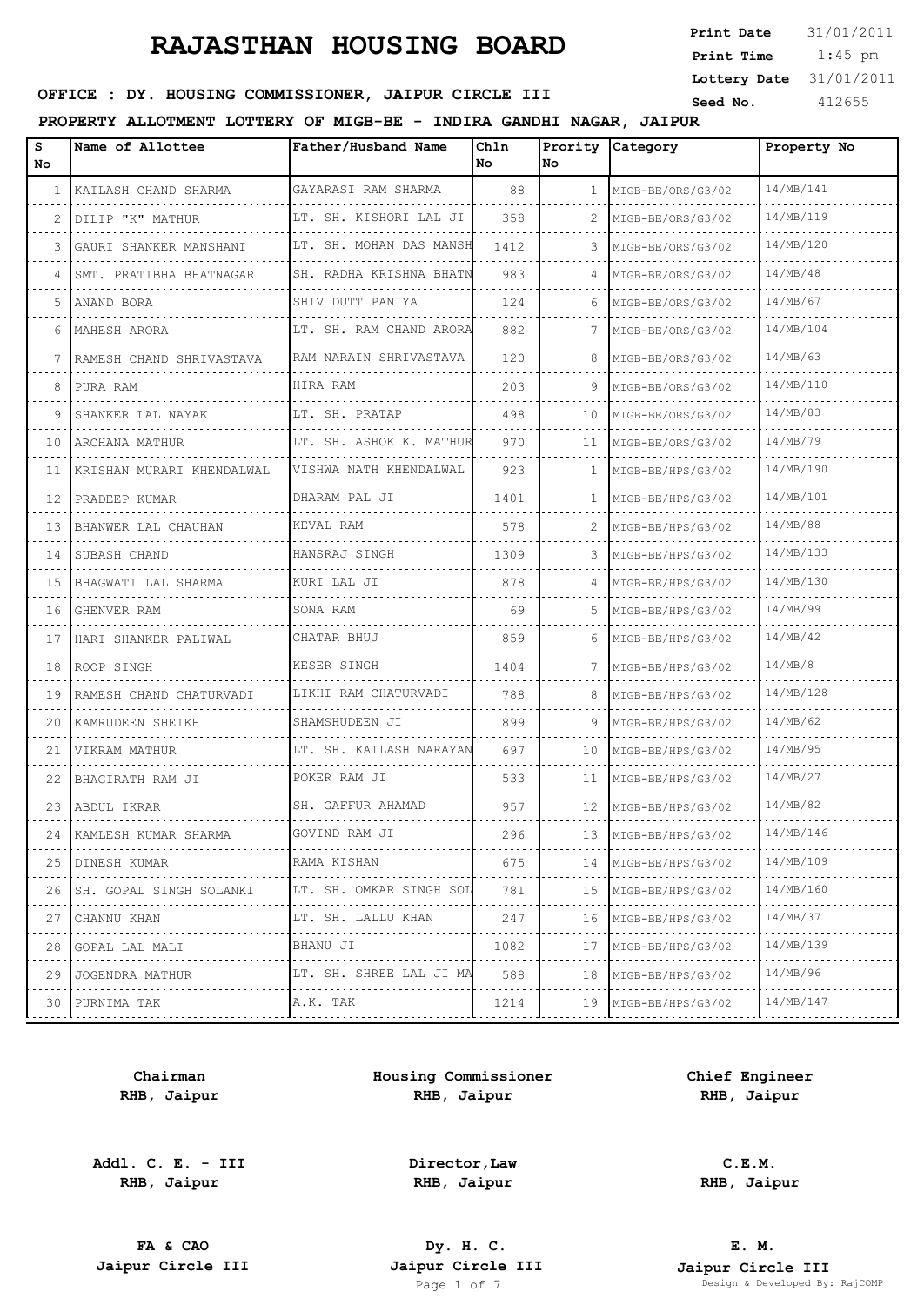1:45 pm **Print Date**  $31/01/2011$ **Print Time Lottery Date** 31/01/2011

## **SEED OFFICE : DY. HOUSING COMMISSIONER, JAIPUR CIRCLE III** Seed No. 412655

### **PROPERTY ALLOTMENT LOTTERY OF MIGB-BE - INDIRA GANDHI NAGAR, JAIPUR**

| S<br>No | Name of Allottee                   | Father/Husband Name                          | Chln<br>No | Prority<br>No. | <i>Category</i>               | Property No |
|---------|------------------------------------|----------------------------------------------|------------|----------------|-------------------------------|-------------|
|         | 31   MOHD. SALEEM                  | MOHD. ISMILE                                 | 186        | 20             | MIGB-BE/HPS/G3/02             | 14/MB/92    |
| 32      | NAVRATAN SINGH SHEKHAWAT           | LT. SH. BADRI SINGH SHE                      | 96         | 21             | MIGB-BE/HPS/G3/02             | 14/MB/76    |
| 33      | CHAND RATAN                        | RAM DEEN                                     | 955        | 22             | MIGB-BE/HPS/G3/02             | 14/MB/156   |
|         | 34   PANCHU LAL                    | HERLAL                                       | 1177       | 25             | MIGB-BE/HPS/G3/02             | 14/MB/118   |
| 35      | M.T. SALVEN                        | T.P. MUTHIAH<br><u> 1999 - La Salada Sal</u> | 240        | 26             | MIGB-BE/HPS/G3/02             | 14/MB/46    |
| 36.     | DEVI LAL DAMORE<br>.               | HAKSI RAM DAMORE                             | 867        | 27             | MIGB-BE/HPS/G3/02             | 14/MB/45    |
| 37      | MURLIDHAR SHARMA                   | LT. SH. JAMNA LAL SHARM                      | 223        | 28             | MIGB-BE/HPS/G3/02             | 14/MB/33    |
| 38      | SALEEM MOHD.                       | KADIR MOHD.                                  | 178        | 29             | MIGB-BE/HPS/G3/02             | 14/MB/1     |
| 39      | LAKSHMAN BHOI                      | LT. SH. BHAGWAN LAL JI                       | 872        | 30             | MIGB-BE/HPS/G3/02             | 14/MB/91    |
| 40      | ISH. JYOTI MATHUR                  | SH. PANNA LAL JI MATHUR                      | 503        | 31             | MIGB-BE/HPS/G3/02             | 14/MB/23    |
| 41      | SAYED AHAMAD KURASHI               | ABDUL RASHID KURASHI                         | 236        | 32             | MIGB-BE/HPS/G3/02             | 14/MB/135   |
| 42      | RAJESH ROOPROY                     | LT. SH. SAJJAN ROOPROY                       | 551        | 33             | MIGB-BE/HPS/G3/02             | 14/MB/66    |
| 43      | SHANTI CHANDRA MATHUR              | LT. SH. RADHA MOHAN MAT                      | 696        | 34             | MIGB-BE/HPS/G3/02             | 14/MB/134   |
| 44      | RAGHUVEER SINGH                    | DEVI SINGH                                   | 758        | 35             | MIGB-BE/HPS/G3/02             | 14/MB/182   |
| 45      | AMAR CHAND BAIRWA                  | RAM DEV BAIRWA                               | 1427       | 36             | MIGB-BE/HPS/G3/02             | 14/MB/136   |
| 46      | IMAHESH KUMAR SHARMA               | HANS RAJ SHARMA                              | 465        | 37             | MIGB-BE/HPS/G3/02             | 14/MB/54    |
| 47      | RAFIK MOHAMMAD                     | HABBIB KHAN                                  | 1050       | 38             | MIGB-BE/HPS/G3/02             | 14/MB/123   |
| 48      | LASHOK VYAS                        | SERDAR MEL VYAS                              | 557        | 40             | MIGB-BE/HPS/G3/02             | 14/MB/74    |
|         | 49 HAJRI DEVI                      | LT. SH. LAL SINGH                            | 1420       | 41             | MIGB-BE/HPS/G3/02             | 14/MB/148   |
| 50.     | JAWAHAR LAL MEENA                  | SHARAVAN LAL MEENA                           | 1057       | 42             | MIGB-BE/HPS/G3/02             | 14/MB/189   |
|         | 51   SAKHI CHAND                   | JAGDISH JI<br>.                              | 1238       | 43             | MIGB-BE/HPS/G3/02             | 14/MB/187   |
| 52      | SANJAY BOHARA                      | UDAY KISHAN BOHARA                           | 667        | 44             | MIGB-BE/HPS/G3/02             | 14/MB/106   |
|         | 53   MUNNA LAL SHARMA              | LT. SH. PYARE LAL SHARM                      | 469        | 45             | MIGB-BE/HPS/G3/02             | 14/MB/68    |
|         | 54   MAHENDRA KUMAR<br>SHRIVASTAVA | MOHAN PRASAD SHRIVASTAV                      | 461        | 47             | MIGB-BE/HPS/G3/02             | 14/MB/13    |
| 55      | OM PRAKASH CHOUHAN<br>.            | FAKEER CHAND CHOUHAN<br>.                    | 1313       |                | 48 MIGB-BE/HPS/G3/02          | 14/MB/122   |
| 56      | GIRDHAR GOPAL SUMAN                | NAND LAL                                     | 442        | 49             | MIGB-BE/HPS/G3/02<br><u>.</u> | 14/MB/114   |
| 57      | SHRI NATH SHARMA<br>.              | DURGA SHANKER SHARMA                         | 483        | 50             | MIGB-BE/HPS/G3/02             | 14/MB/86    |
| 58      | MOHAMMAD ARIF<br>.                 | ABDUL SHAKUR<br>.                            | 1056       | 51             | MIGB-BE/HPS/G3/02             | 14/MB/43    |
|         | 59 ABDUL HANIF<br>.                | LT. SH. SHAFI ULLA KHAN                      | 216        | 52             | MIGB-BE/HPS/G3/02             | 14/MB/25    |

**Chairman RHB, Jaipur**

**Addl. C. E. - III RHB, Jaipur**

**Housing Commissioner RHB, Jaipur**

**Chief Engineer RHB, Jaipur**

**Director,Law RHB, Jaipur**

**C.E.M.**

**RHB, Jaipur**

**FA & CAO Dy. H. C.**

**E. M. Jaipur Circle III Jaipur Circle III Jaipur Circle III Jaipur Circle III Jaipur Circle III Page 2 of 7 Design & Developed By:** Pesign & Developed By: RajCOMP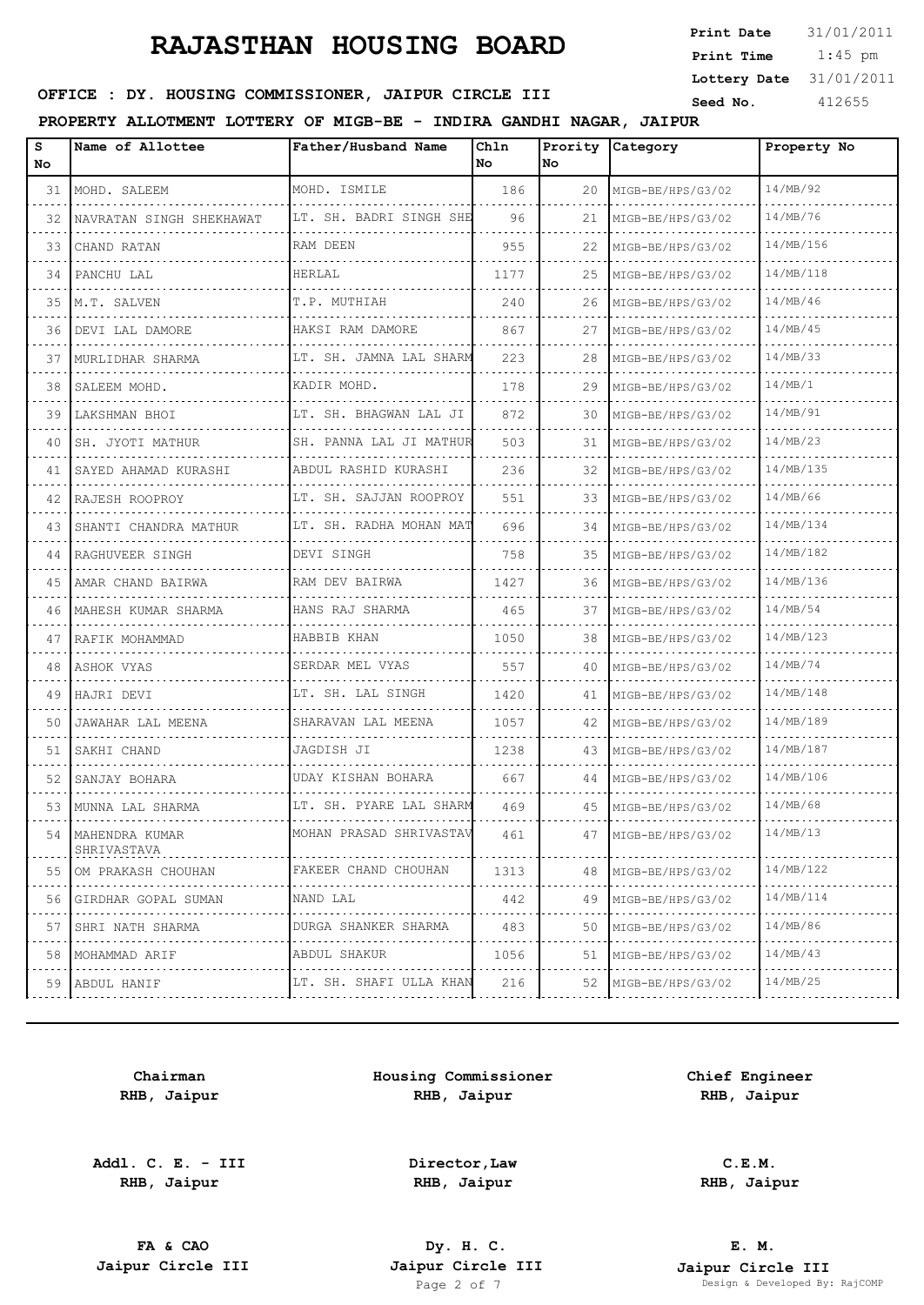1:45 pm **Print Date**  $31/01/2011$ **Print Time Lottery Date** 31/01/2011

## **SEED OFFICE : DY. HOUSING COMMISSIONER, JAIPUR CIRCLE III** Seed No. 412655

**PROPERTY ALLOTMENT LOTTERY OF MIGB-BE - INDIRA GANDHI NAGAR, JAIPUR**

| s<br>No | Name of Allottee        | Father/Husband Name     | Ch1n<br>l No | Prority<br>No. | Category          | Property No |
|---------|-------------------------|-------------------------|--------------|----------------|-------------------|-------------|
| 60      | MAHESH KUMER TOMAR      | GANPAT SINGH JI TOMAR   | 1180         | 53             | MIGB-BE/HPS/G3/02 | 14/MB/47    |
| 61      | <b>BABU KHAN</b>        | BARKET KHAN             | 1151         | 56             | MIGB-BE/HPS/G3/02 | 14/MB/116   |
| 62      | J.K. AGARWAL            | SHYAM LAL AGARWAL       | 119          | 57             | MIGB-BE/HPS/G3/02 | 14/MB/80    |
| 63      | DEVI SINGH              | ASU SINGH               | 561          | 58             | MIGB-BE/HPS/G3/02 | 14/MB/70    |
| 64      | ROOP SINGH              | LT. SH. KHEM SINGH      | 880          | 59             | MIGB-BE/HPS/G3/02 | 14/MB/113   |
| 65      | AJAY KUMER MALHOTRA     | RAGHU NATH SAHAI        | 37           | 60             | MIGB-BE/HPS/G3/02 | 14/MB/151   |
| 66      | DAULAT SINGH            | LT. SH. TEJ SINGH       | 394          | 61             | MIGB-BE/HPS/G3/02 | 14/MB/32    |
| 67      | LIYAKAT HUSAIN          | SAJJAD HASAIN           | 1217         | 62             | MIGB-BE/HPS/G3/02 | 14/MB/125   |
| 68      | ASHWANI KUMAR VYAS      | RAM KRISHNA VYAS        | 506          | 63             | MIGB-BE/HPS/G3/02 | 14/MB/31    |
| 69      | RAJENDRA VYAS           | SWROOP PRAKASH VYAS     | 577          | 64             | MIGB-BE/HPS/G3/02 | 14/MB/152   |
| 70      | HEERA LAL               | BHUPAJI                 | 866          | 65             | MIGB-BE/HPS/G3/02 | 14/MB/90    |
| 71      | POORAN SINGH BHATI      | GIRDHARI SINGH BHATI    | 565          | 66             | MIGB-BE/HPS/G3/02 | 14/MB/184   |
| 72      | SMT. SHASHI KALA BOHARA | LT. SH. ARVIND BOHARA   | 592          | 67             | MIGB-BE/HPS/G3/02 | 14/MB/52    |
| 73      | NARENDRA KRISHAN LOHRA  | MOTI KRISHAN LOHRA      | 556          | 68             | MIGB-BE/HPS/G3/02 | 14/MB/192   |
| 74      | HARI NARAIN SHARMA      | JAGANNATH JI SHARMA     | 466          | 69             | MIGB-BE/HPS/G3/02 | 14/MB/94    |
| 75      | BHANWAR LAL             | RAM KARAN JI            | 1216         | 70             | MIGB-BE/HPS/G3/02 | 14/MB/105   |
| 76      | SHASHIKANT SHARMA       | LAXMANAVTAR SHARMA      | 131          | 71             | MIGB-BE/HPS/G3/02 | 14/MB/164   |
| 77      | SOMDUTT PUROHIT         | LT. SH. AMAR DAS PUROHI | 694          | 72             | MIGB-BE/HPS/G3/02 | 14/MB/103   |
| 78      | NAND LAL SADH           | RAM CHAND JI            | 1438         | 73             | MIGB-BE/HPS/G3/02 | 14/MB/177   |
| 79      | ABDUL VAHID             | ABDUL HAFIZ             | 452          | 74             | MIGB-BE/HPS/G3/02 | 14/MB/157   |
| 80      | NARESH CHAND MATHUR     | LT. SH. RAM CHANDRA S.  | 552          | 75             | MIGB-BE/HPS/G3/02 | 14/MB/87    |
| 81      | RAMCHAND BHOI           | BHAGWAN LAL JI          | 879          | 76             | MIGB-BE/HPS/G3/02 | 14/MB/61    |
| 82      | DEVESH SAIN             | LT. SH. DEEWAKER SAIN   | 424          | 77             | MIGB-BE/HPS/G3/02 | 14/MB/178   |
| 83      | SAYRA BAI               | LT. SH. LAXMAN          | 428          | 78             | MIGB-BE/HPS/G3/02 | 14/MB/53    |
| 84      | SURESH JAIN             | LT. SH. BABU LAL JI     | 544          | 79             | MIGB-BE/HPS/G3/02 | 14/MB/69    |
| 85      | MAHENDRA KUMAR MATHUR   | GHANSHYAM LAL MATHUR    | 637          | 81             | MIGB-BE/HPS/G3/02 | 14/MB/85    |
| 86      | SHIV LAL PRAJAPAT       | LT. SH. BABU LAL PRAJAP | 690          | 82             | MIGB-BE/HPS/G3/02 | 14/MB/81    |
| 87      | KASAM ALI               | HAJI ABDULLA            | 805          | 83             | MIGB-BE/HPS/G3/02 | 14/MB/75    |
| 88      | RAM AVTAR               | DEVA RAM JI             | 663          | 84             | MIGB-BE/HPS/G3/02 | 14/MB/188   |
| 89      | UMESH KUMAR GUPTA       | LT. SH. KRISHAN GOPAL J | 922          | 85             | MIGB-BE/HPS/G3/02 | 14/MB/16    |
|         |                         |                         |              |                |                   |             |

**Chairman RHB, Jaipur**

**Addl. C. E. - III RHB, Jaipur**

**Housing Commissioner RHB, Jaipur**

**Chief Engineer RHB, Jaipur**

**Director,Law RHB, Jaipur**

**C.E.M. RHB, Jaipur**

**FA & CAO Dy. H. C.**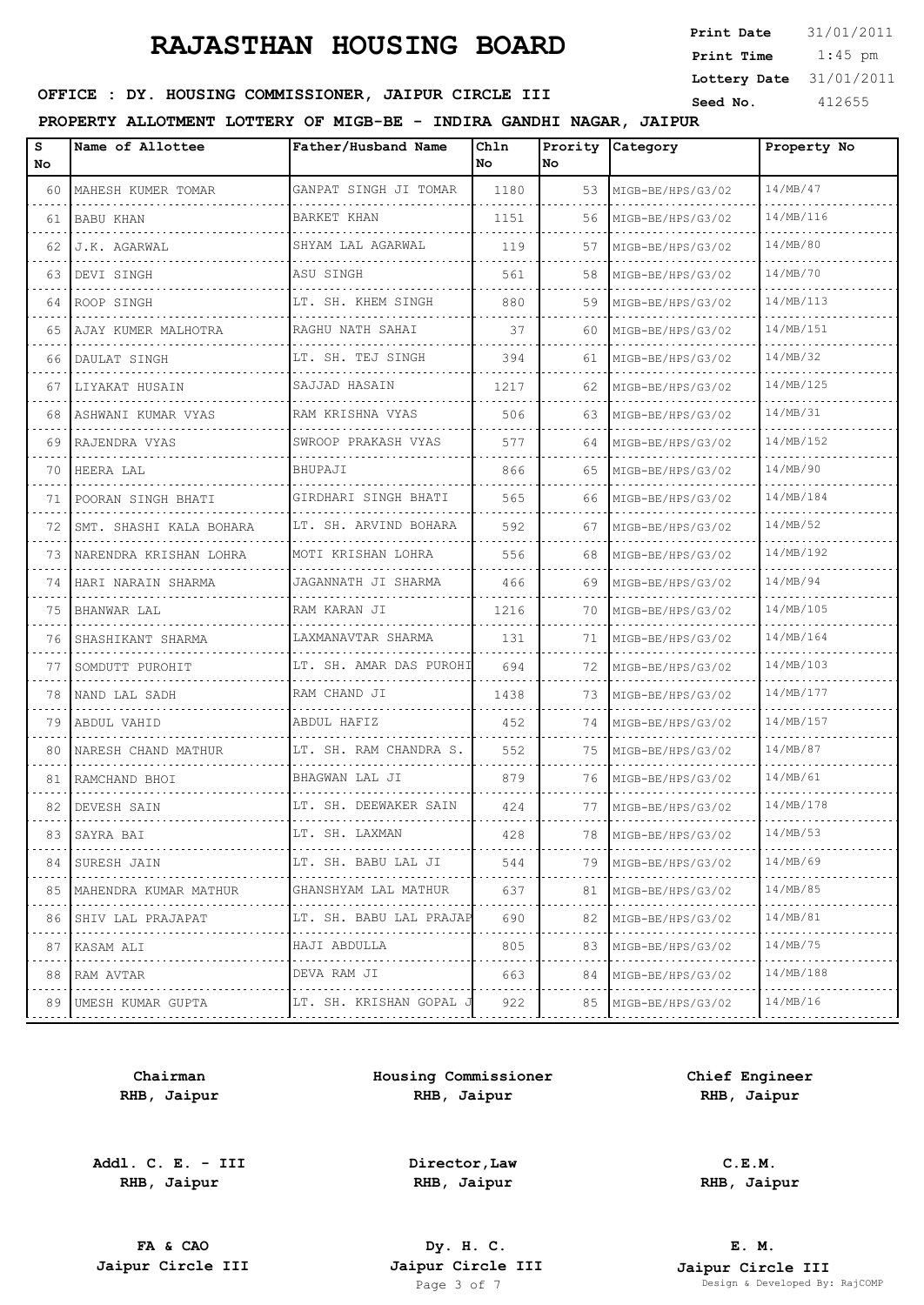1:45 pm **Print Date**  $31/01/2011$ **Print Time Lottery Date** 31/01/2011

## **SEED OFFICE : DY. HOUSING COMMISSIONER, JAIPUR CIRCLE III** Seed No. 412655

**PROPERTY ALLOTMENT LOTTERY OF MIGB-BE - INDIRA GANDHI NAGAR, JAIPUR**

| 14/MB/121<br>ARJUN KUMAR<br>1159<br>90<br>MAHESH KUMAR<br>86<br>MIGB-BE/HPS/G3/02<br>14/MB/71<br>DEVI SINGH SANKHALA<br>91<br>SMT. RAJYA SHRI KACHVAHA<br>582<br>87<br>MIGB-BE/HPS/G3/02<br>14/MB/89<br>LT. SH. ISMAIL KHAN<br>1058<br>92<br>RAIS AHAMAD<br>88<br>MIGB-BE/HPS/G3/02<br>14/MB/73<br>NATHU LAL<br>93<br>GHANSHYAM GUPTA<br>454<br>89<br>MIGB-BE/HPS/G3/02<br>SANTOSH KUMAR GANGAVAT<br>14/MB/12<br>89<br>94<br>SUSHIL GANGAVAT<br>90<br>MIGB-BE/HPS/G3/02<br>RAHAM TULLA SHAIKH<br>14/MB/163<br>977<br>91<br>95<br>MIGB-BE/HPS/G3/02<br>JAMALUDEEN<br>14/MB/11<br>LABH CHAND JI SHARMA<br>570<br>92<br>MIGB-BE/HPS/G3/02<br>96<br>MOOLA RAM SHARMA<br>14/MB/145<br>PURAN MAL BAIRWA<br>84<br>97<br>DHARM SINGH<br>93<br>MIGB-BE/HPS/G3/02<br>.<br>14/MB/159<br>BANSHIDHAR SHARMA<br>641<br>98<br>ASHOK KUMAR SHARMA<br>94<br>MIGB-BE/HPS/G3/02<br>14/MB/4<br>LT. SH. SUNDAR LAL GUPT<br>992<br>99<br><b>DULI CHAND GUPTA</b><br>95<br>MIGB-BE/HPS/G3/02<br>SOHAN SINGH SIDDHU<br>14/MB/44<br>655<br>100<br>BOHAR SINGH SIDDHU<br>96<br>MIGB-BE/HPS/G3/02<br>14/MB/50<br>NATHU LAL CHITTORA<br>1157<br>101<br>N.K. CHITTORA<br>97<br>MIGB-BE/HPS/G3/02<br>PRITHAVI RAJ SHARMA<br>14/MB/22<br>865<br>HIRA LAL SHARMA<br>98<br>MIGB-BE/HPS/G3/02<br>102<br>14/MB/162<br>RAM GOPAL SHARMA<br>1494<br>99<br>103<br>NARENDRA KUMAR SHARMA<br>MIGB-BE/HPS/G3/02<br>14/MB/181<br>CHOTU KHAN<br>246<br>100<br>104<br>MANJUR ALAM<br>MIGB-BE/HPS/G3/02<br>14/MB/84<br>CHHAJU RAM<br>105<br>93<br>101<br>LALA RAM<br>MIGB-BE/HPS/G3/02<br>14/MB/29<br>LT. SH. RUSTAM KHAN<br>471<br>102<br>106<br>MOHAMMAD ALI PATHAN<br>MIGB-BE/HPS/G3/02<br>14/MB/58<br>TAKAN DAS<br>63<br>103<br>107<br>RAMESH CHAND SHARMA<br>MIGB-BE/HPS/G3/02<br>BAL KISHAN VYAS<br>14/MB/77<br>108<br>686<br>104<br>CHANDRA SHEKHAR VYAS<br>MIGB-BE/HPS/G3/02<br>LT. SH. ISHWAR DEYAL MA<br>14/MB/72<br>23<br>105<br>109<br>MIGB-BE/HPS/G3/02<br>O.P. MATHUR<br>14/MB/108<br>HARU RAM<br>573<br>106<br>MIGB-BE/HPS/G3/02<br>110<br>PUNJA RAM CARPENTER<br>14/MB/129<br>BAL KISHAN SAIN<br>554<br>107<br>111<br>GENDA LAL SAIN<br>MIGB-BE/HPS/G3/02<br>14/MB/21<br>PRABHU LAL JI<br>438<br>112<br>108<br>RAMESH CHAND NAGAR<br>MIGB-BE/HPS/G3/02<br>14/MB/38<br>GENDI LAL<br>1068<br>113<br>MAHAVEER PRASAD<br>109<br>MIGB-BE/HPS/G3/02<br>14/MB/179<br>LT. SH. NATHA RAM BHATN<br>54<br>114<br>KAMLA BHATNAGAR<br>110<br>MIGB-BE/HPS/G3/02<br>14/MB/112<br>BAJRANG LAL<br>437<br>115<br>KANHIYA LAL<br>111<br>MIGB-BE/HPS/G3/02<br>14/MB/34<br>LT. SH. TULARAM JI<br>1218<br>113<br>116<br>CHANDA LAL<br>MIGB-BE/HPS/G3/02<br>14/MB/28<br>PUKHRAJ PUROHIT<br>681<br>CHANDRA SHEKHAR<br>114<br>MIGB-BE/HPS/G3/02<br>117<br>14/MB/2<br>JAGANNATH JI<br>401<br>115<br>118<br>BADRI LAL<br>MIGB-BE/HPS/G3/02<br>14/MB/185<br>PRABHU LAL SHARMA<br>119<br>SURESH CHAND SHARMA<br>305<br>116<br>MIGB-BE/HPS/G3/02 | s<br>No | Name of Allottee | Father/Husband Name | Chln<br>l No | Prority<br>No. | Category | Property No |
|---------------------------------------------------------------------------------------------------------------------------------------------------------------------------------------------------------------------------------------------------------------------------------------------------------------------------------------------------------------------------------------------------------------------------------------------------------------------------------------------------------------------------------------------------------------------------------------------------------------------------------------------------------------------------------------------------------------------------------------------------------------------------------------------------------------------------------------------------------------------------------------------------------------------------------------------------------------------------------------------------------------------------------------------------------------------------------------------------------------------------------------------------------------------------------------------------------------------------------------------------------------------------------------------------------------------------------------------------------------------------------------------------------------------------------------------------------------------------------------------------------------------------------------------------------------------------------------------------------------------------------------------------------------------------------------------------------------------------------------------------------------------------------------------------------------------------------------------------------------------------------------------------------------------------------------------------------------------------------------------------------------------------------------------------------------------------------------------------------------------------------------------------------------------------------------------------------------------------------------------------------------------------------------------------------------------------------------------------------------------------------------------------------------------------------------------------------------------------------------------------------------------------------------------------------------------------------------------------------------------------------------------------------------------------------------------------------------------------------------------------------------------------------------------------------------------------------------------------------------------------------------|---------|------------------|---------------------|--------------|----------------|----------|-------------|
|                                                                                                                                                                                                                                                                                                                                                                                                                                                                                                                                                                                                                                                                                                                                                                                                                                                                                                                                                                                                                                                                                                                                                                                                                                                                                                                                                                                                                                                                                                                                                                                                                                                                                                                                                                                                                                                                                                                                                                                                                                                                                                                                                                                                                                                                                                                                                                                                                                                                                                                                                                                                                                                                                                                                                                                                                                                                                       |         |                  |                     |              |                |          |             |
|                                                                                                                                                                                                                                                                                                                                                                                                                                                                                                                                                                                                                                                                                                                                                                                                                                                                                                                                                                                                                                                                                                                                                                                                                                                                                                                                                                                                                                                                                                                                                                                                                                                                                                                                                                                                                                                                                                                                                                                                                                                                                                                                                                                                                                                                                                                                                                                                                                                                                                                                                                                                                                                                                                                                                                                                                                                                                       |         |                  |                     |              |                |          |             |
|                                                                                                                                                                                                                                                                                                                                                                                                                                                                                                                                                                                                                                                                                                                                                                                                                                                                                                                                                                                                                                                                                                                                                                                                                                                                                                                                                                                                                                                                                                                                                                                                                                                                                                                                                                                                                                                                                                                                                                                                                                                                                                                                                                                                                                                                                                                                                                                                                                                                                                                                                                                                                                                                                                                                                                                                                                                                                       |         |                  |                     |              |                |          |             |
|                                                                                                                                                                                                                                                                                                                                                                                                                                                                                                                                                                                                                                                                                                                                                                                                                                                                                                                                                                                                                                                                                                                                                                                                                                                                                                                                                                                                                                                                                                                                                                                                                                                                                                                                                                                                                                                                                                                                                                                                                                                                                                                                                                                                                                                                                                                                                                                                                                                                                                                                                                                                                                                                                                                                                                                                                                                                                       |         |                  |                     |              |                |          |             |
|                                                                                                                                                                                                                                                                                                                                                                                                                                                                                                                                                                                                                                                                                                                                                                                                                                                                                                                                                                                                                                                                                                                                                                                                                                                                                                                                                                                                                                                                                                                                                                                                                                                                                                                                                                                                                                                                                                                                                                                                                                                                                                                                                                                                                                                                                                                                                                                                                                                                                                                                                                                                                                                                                                                                                                                                                                                                                       |         |                  |                     |              |                |          |             |
|                                                                                                                                                                                                                                                                                                                                                                                                                                                                                                                                                                                                                                                                                                                                                                                                                                                                                                                                                                                                                                                                                                                                                                                                                                                                                                                                                                                                                                                                                                                                                                                                                                                                                                                                                                                                                                                                                                                                                                                                                                                                                                                                                                                                                                                                                                                                                                                                                                                                                                                                                                                                                                                                                                                                                                                                                                                                                       |         |                  |                     |              |                |          |             |
|                                                                                                                                                                                                                                                                                                                                                                                                                                                                                                                                                                                                                                                                                                                                                                                                                                                                                                                                                                                                                                                                                                                                                                                                                                                                                                                                                                                                                                                                                                                                                                                                                                                                                                                                                                                                                                                                                                                                                                                                                                                                                                                                                                                                                                                                                                                                                                                                                                                                                                                                                                                                                                                                                                                                                                                                                                                                                       |         |                  |                     |              |                |          |             |
|                                                                                                                                                                                                                                                                                                                                                                                                                                                                                                                                                                                                                                                                                                                                                                                                                                                                                                                                                                                                                                                                                                                                                                                                                                                                                                                                                                                                                                                                                                                                                                                                                                                                                                                                                                                                                                                                                                                                                                                                                                                                                                                                                                                                                                                                                                                                                                                                                                                                                                                                                                                                                                                                                                                                                                                                                                                                                       |         |                  |                     |              |                |          |             |
|                                                                                                                                                                                                                                                                                                                                                                                                                                                                                                                                                                                                                                                                                                                                                                                                                                                                                                                                                                                                                                                                                                                                                                                                                                                                                                                                                                                                                                                                                                                                                                                                                                                                                                                                                                                                                                                                                                                                                                                                                                                                                                                                                                                                                                                                                                                                                                                                                                                                                                                                                                                                                                                                                                                                                                                                                                                                                       |         |                  |                     |              |                |          |             |
|                                                                                                                                                                                                                                                                                                                                                                                                                                                                                                                                                                                                                                                                                                                                                                                                                                                                                                                                                                                                                                                                                                                                                                                                                                                                                                                                                                                                                                                                                                                                                                                                                                                                                                                                                                                                                                                                                                                                                                                                                                                                                                                                                                                                                                                                                                                                                                                                                                                                                                                                                                                                                                                                                                                                                                                                                                                                                       |         |                  |                     |              |                |          |             |
|                                                                                                                                                                                                                                                                                                                                                                                                                                                                                                                                                                                                                                                                                                                                                                                                                                                                                                                                                                                                                                                                                                                                                                                                                                                                                                                                                                                                                                                                                                                                                                                                                                                                                                                                                                                                                                                                                                                                                                                                                                                                                                                                                                                                                                                                                                                                                                                                                                                                                                                                                                                                                                                                                                                                                                                                                                                                                       |         |                  |                     |              |                |          |             |
|                                                                                                                                                                                                                                                                                                                                                                                                                                                                                                                                                                                                                                                                                                                                                                                                                                                                                                                                                                                                                                                                                                                                                                                                                                                                                                                                                                                                                                                                                                                                                                                                                                                                                                                                                                                                                                                                                                                                                                                                                                                                                                                                                                                                                                                                                                                                                                                                                                                                                                                                                                                                                                                                                                                                                                                                                                                                                       |         |                  |                     |              |                |          |             |
|                                                                                                                                                                                                                                                                                                                                                                                                                                                                                                                                                                                                                                                                                                                                                                                                                                                                                                                                                                                                                                                                                                                                                                                                                                                                                                                                                                                                                                                                                                                                                                                                                                                                                                                                                                                                                                                                                                                                                                                                                                                                                                                                                                                                                                                                                                                                                                                                                                                                                                                                                                                                                                                                                                                                                                                                                                                                                       |         |                  |                     |              |                |          |             |
|                                                                                                                                                                                                                                                                                                                                                                                                                                                                                                                                                                                                                                                                                                                                                                                                                                                                                                                                                                                                                                                                                                                                                                                                                                                                                                                                                                                                                                                                                                                                                                                                                                                                                                                                                                                                                                                                                                                                                                                                                                                                                                                                                                                                                                                                                                                                                                                                                                                                                                                                                                                                                                                                                                                                                                                                                                                                                       |         |                  |                     |              |                |          |             |
|                                                                                                                                                                                                                                                                                                                                                                                                                                                                                                                                                                                                                                                                                                                                                                                                                                                                                                                                                                                                                                                                                                                                                                                                                                                                                                                                                                                                                                                                                                                                                                                                                                                                                                                                                                                                                                                                                                                                                                                                                                                                                                                                                                                                                                                                                                                                                                                                                                                                                                                                                                                                                                                                                                                                                                                                                                                                                       |         |                  |                     |              |                |          |             |
|                                                                                                                                                                                                                                                                                                                                                                                                                                                                                                                                                                                                                                                                                                                                                                                                                                                                                                                                                                                                                                                                                                                                                                                                                                                                                                                                                                                                                                                                                                                                                                                                                                                                                                                                                                                                                                                                                                                                                                                                                                                                                                                                                                                                                                                                                                                                                                                                                                                                                                                                                                                                                                                                                                                                                                                                                                                                                       |         |                  |                     |              |                |          |             |
|                                                                                                                                                                                                                                                                                                                                                                                                                                                                                                                                                                                                                                                                                                                                                                                                                                                                                                                                                                                                                                                                                                                                                                                                                                                                                                                                                                                                                                                                                                                                                                                                                                                                                                                                                                                                                                                                                                                                                                                                                                                                                                                                                                                                                                                                                                                                                                                                                                                                                                                                                                                                                                                                                                                                                                                                                                                                                       |         |                  |                     |              |                |          |             |
|                                                                                                                                                                                                                                                                                                                                                                                                                                                                                                                                                                                                                                                                                                                                                                                                                                                                                                                                                                                                                                                                                                                                                                                                                                                                                                                                                                                                                                                                                                                                                                                                                                                                                                                                                                                                                                                                                                                                                                                                                                                                                                                                                                                                                                                                                                                                                                                                                                                                                                                                                                                                                                                                                                                                                                                                                                                                                       |         |                  |                     |              |                |          |             |
|                                                                                                                                                                                                                                                                                                                                                                                                                                                                                                                                                                                                                                                                                                                                                                                                                                                                                                                                                                                                                                                                                                                                                                                                                                                                                                                                                                                                                                                                                                                                                                                                                                                                                                                                                                                                                                                                                                                                                                                                                                                                                                                                                                                                                                                                                                                                                                                                                                                                                                                                                                                                                                                                                                                                                                                                                                                                                       |         |                  |                     |              |                |          |             |
|                                                                                                                                                                                                                                                                                                                                                                                                                                                                                                                                                                                                                                                                                                                                                                                                                                                                                                                                                                                                                                                                                                                                                                                                                                                                                                                                                                                                                                                                                                                                                                                                                                                                                                                                                                                                                                                                                                                                                                                                                                                                                                                                                                                                                                                                                                                                                                                                                                                                                                                                                                                                                                                                                                                                                                                                                                                                                       |         |                  |                     |              |                |          |             |
|                                                                                                                                                                                                                                                                                                                                                                                                                                                                                                                                                                                                                                                                                                                                                                                                                                                                                                                                                                                                                                                                                                                                                                                                                                                                                                                                                                                                                                                                                                                                                                                                                                                                                                                                                                                                                                                                                                                                                                                                                                                                                                                                                                                                                                                                                                                                                                                                                                                                                                                                                                                                                                                                                                                                                                                                                                                                                       |         |                  |                     |              |                |          |             |
|                                                                                                                                                                                                                                                                                                                                                                                                                                                                                                                                                                                                                                                                                                                                                                                                                                                                                                                                                                                                                                                                                                                                                                                                                                                                                                                                                                                                                                                                                                                                                                                                                                                                                                                                                                                                                                                                                                                                                                                                                                                                                                                                                                                                                                                                                                                                                                                                                                                                                                                                                                                                                                                                                                                                                                                                                                                                                       |         |                  |                     |              |                |          |             |
|                                                                                                                                                                                                                                                                                                                                                                                                                                                                                                                                                                                                                                                                                                                                                                                                                                                                                                                                                                                                                                                                                                                                                                                                                                                                                                                                                                                                                                                                                                                                                                                                                                                                                                                                                                                                                                                                                                                                                                                                                                                                                                                                                                                                                                                                                                                                                                                                                                                                                                                                                                                                                                                                                                                                                                                                                                                                                       |         |                  |                     |              |                |          |             |
|                                                                                                                                                                                                                                                                                                                                                                                                                                                                                                                                                                                                                                                                                                                                                                                                                                                                                                                                                                                                                                                                                                                                                                                                                                                                                                                                                                                                                                                                                                                                                                                                                                                                                                                                                                                                                                                                                                                                                                                                                                                                                                                                                                                                                                                                                                                                                                                                                                                                                                                                                                                                                                                                                                                                                                                                                                                                                       |         |                  |                     |              |                |          |             |
|                                                                                                                                                                                                                                                                                                                                                                                                                                                                                                                                                                                                                                                                                                                                                                                                                                                                                                                                                                                                                                                                                                                                                                                                                                                                                                                                                                                                                                                                                                                                                                                                                                                                                                                                                                                                                                                                                                                                                                                                                                                                                                                                                                                                                                                                                                                                                                                                                                                                                                                                                                                                                                                                                                                                                                                                                                                                                       |         |                  |                     |              |                |          |             |
|                                                                                                                                                                                                                                                                                                                                                                                                                                                                                                                                                                                                                                                                                                                                                                                                                                                                                                                                                                                                                                                                                                                                                                                                                                                                                                                                                                                                                                                                                                                                                                                                                                                                                                                                                                                                                                                                                                                                                                                                                                                                                                                                                                                                                                                                                                                                                                                                                                                                                                                                                                                                                                                                                                                                                                                                                                                                                       |         |                  |                     |              |                |          |             |
|                                                                                                                                                                                                                                                                                                                                                                                                                                                                                                                                                                                                                                                                                                                                                                                                                                                                                                                                                                                                                                                                                                                                                                                                                                                                                                                                                                                                                                                                                                                                                                                                                                                                                                                                                                                                                                                                                                                                                                                                                                                                                                                                                                                                                                                                                                                                                                                                                                                                                                                                                                                                                                                                                                                                                                                                                                                                                       |         |                  |                     |              |                |          |             |
|                                                                                                                                                                                                                                                                                                                                                                                                                                                                                                                                                                                                                                                                                                                                                                                                                                                                                                                                                                                                                                                                                                                                                                                                                                                                                                                                                                                                                                                                                                                                                                                                                                                                                                                                                                                                                                                                                                                                                                                                                                                                                                                                                                                                                                                                                                                                                                                                                                                                                                                                                                                                                                                                                                                                                                                                                                                                                       |         |                  |                     |              |                |          |             |
|                                                                                                                                                                                                                                                                                                                                                                                                                                                                                                                                                                                                                                                                                                                                                                                                                                                                                                                                                                                                                                                                                                                                                                                                                                                                                                                                                                                                                                                                                                                                                                                                                                                                                                                                                                                                                                                                                                                                                                                                                                                                                                                                                                                                                                                                                                                                                                                                                                                                                                                                                                                                                                                                                                                                                                                                                                                                                       |         |                  |                     |              |                |          |             |
|                                                                                                                                                                                                                                                                                                                                                                                                                                                                                                                                                                                                                                                                                                                                                                                                                                                                                                                                                                                                                                                                                                                                                                                                                                                                                                                                                                                                                                                                                                                                                                                                                                                                                                                                                                                                                                                                                                                                                                                                                                                                                                                                                                                                                                                                                                                                                                                                                                                                                                                                                                                                                                                                                                                                                                                                                                                                                       |         |                  |                     |              |                |          |             |

**Chairman RHB, Jaipur**

**Addl. C. E. - III RHB, Jaipur**

**Housing Commissioner RHB, Jaipur**

**Chief Engineer RHB, Jaipur**

**Director,Law RHB, Jaipur**

**C.E.M. RHB, Jaipur**

**FA & CAO Dy. H. C.**

**E. M. Jaipur Circle III Jaipur Circle III Jaipur Circle III Jaipur Circle III Jaipur Circle III Page 4 of 7 Design & Developed By:** Design & Developed By: RajCOMP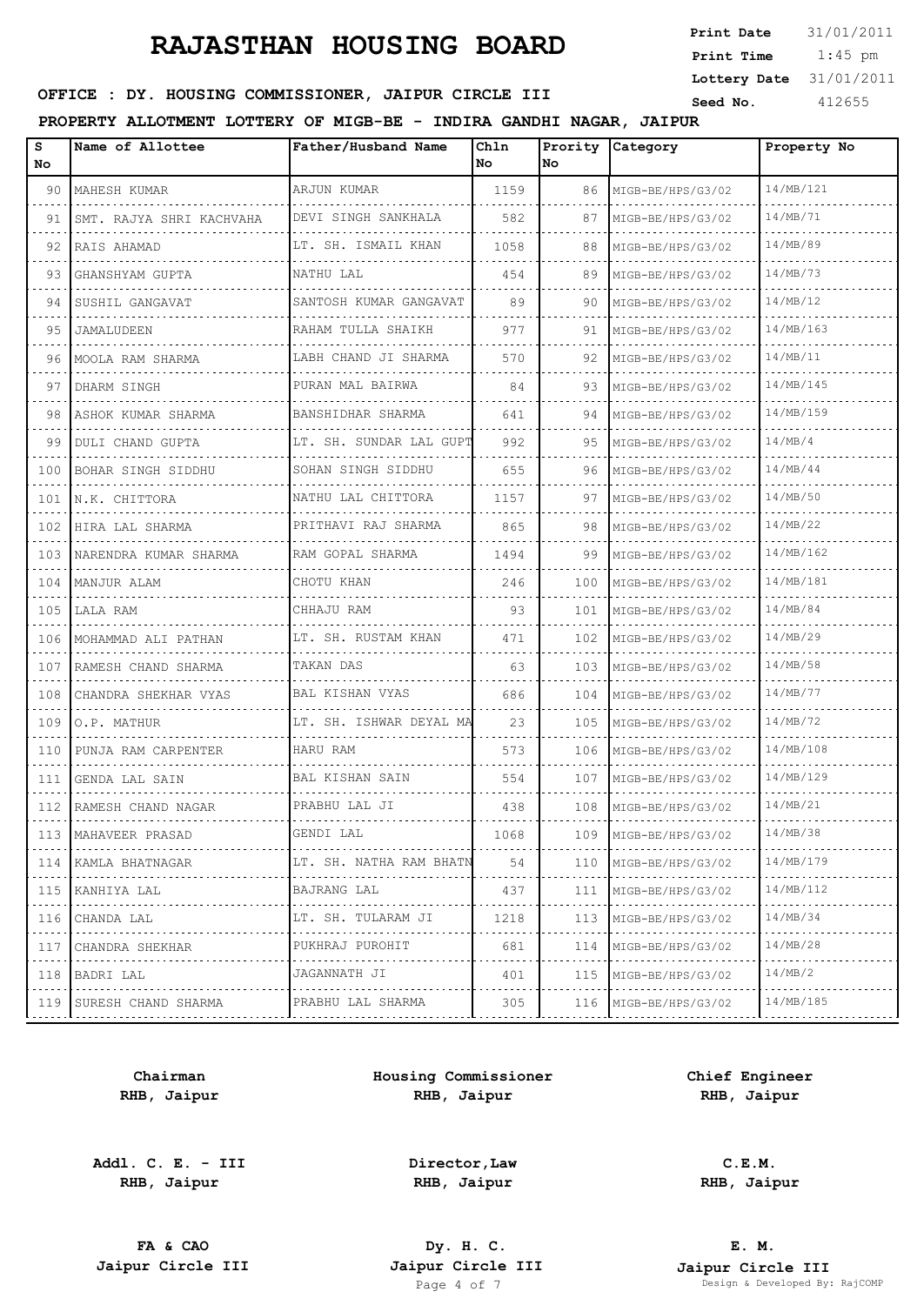| Print Date   | 31/01/2011 |
|--------------|------------|
| Print Time   | $1:45$ pm  |
| Lottery Date | 31/01/2011 |
| Seed No      | 412655     |

## **SEED OFFICE : DY. HOUSING COMMISSIONER, JAIPUR CIRCLE III** Seed No. 412655

**PROPERTY ALLOTMENT LOTTERY OF MIGB-BE - INDIRA GANDHI NAGAR, JAIPUR**

| s<br>No.         | Name of Allottee         | Father/Husband Name     | Chln<br>No | Prority<br>No | Category          | Property No |
|------------------|--------------------------|-------------------------|------------|---------------|-------------------|-------------|
| 120              | MUKHTAR AHAMAD           | CHOTE KHAN              | 487        | 117           | MIGB-BE/HPS/G3/02 | 14/MB/57    |
| 121              | RAVINDRA SINGH           | SHRI PAL SINGH          | 1373       | 118           | MIGB-BE/HPS/G3/02 | 14/MB/186   |
| د د د د .<br>122 | ALKA KASHYAP             | AJIT KASHYAP            | 1065       | 119           | MIGB-BE/HPS/G3/02 | 14/MB/36    |
| 123              | MAHBOOB ALI              | JAHEER KHAN             | 435        | 120           | MIGB-BE/HPS/G3/02 | 14/MB/154   |
| 124              | SHAFEEK MOHD.            | ASHFAK AHMAD            | 419        | 122           | MIGB-BE/HPS/G3/02 | 14/MB/107   |
| 125              | DEEPAK PUROHIT           | JAGDISH NARAYAN JI PURO | 664        | 123           | MIGB-BE/HPS/G3/02 | 14/MB/5     |
| 126              | BHANWAR LAL VISHNOI      | LT. SH. HARI RAM VISHNO | 563        | 125           | MIGB-BE/HPS/G3/02 | 14/MB/100   |
| 127              | HARISH SHARMA            | BHGIRATH SHARMA         | 302        | 126           | MIGB-BE/HPS/G3/02 | 14/MB/55    |
| 128              | GOPI CHAND               | GAJANAND                | 432        | 127           | MIGB-BE/HPS/G3/02 | 14/MB/102   |
| 129              | BRAJESH CHAND SHRIVASTVA | LT. SH. BABU LAL SHRIVA | 1061       | 128           | MIGB-BE/HPS/G3/02 | 14/MB/138   |
| 130              | VISHNU KUMAR SINGHAL     | MOHAN LAL SINGHAL       | 22         | 129           | MIGB-BE/HPS/G3/02 | 14/MB/149   |
| 131              | VIJENDRA KARAN MATHUR    | MOOL KARAN MATHUR       | 42         | 130           | MIGB-BE/HPS/G3/02 | 14/MB/183   |
| 132              | SHIV SHANKER SETIA       | KISHAN LAL JI SETIA     | 1156       | 131           | MIGB-BE/HPS/G3/02 | 14/MB/56    |
| 133              | DEEPAK BISSA             | SURAYA PRAKASH BISSA    | 549        | 132           | MIGB-BE/HPS/G3/02 | 14/MB/65    |
| 134              | BRIJ MOHAN SWAMI         | ISHWAR DAS              | 671        | 134           | MIGB-BE/HPS/G3/02 | 14/MB/64    |
| 135              | KHETA RAM                | MULA RAM JI             | 604        | 135           | MIGB-BE/HPS/G3/02 | 14/MB/137   |
| 136              | NISAR AHAMAD             | JAHIR KHAN              | 491        | 136           | MIGB-BE/HPS/G3/02 | 14/MB/115   |
| 137              | GULJAR MOHHAMMAD         | LT. SH. HAJI BASHEER MO | 740        | 137           | MIGB-BE/HPS/G3/02 | 14/MB/19    |
| 138              | BHAGIRATH                | BALU RAM JI             | 1543       | 138           | MIGB-BE/HPS/G3/02 | 14/MB/191   |
| 139              | KANWAR LAL               | KALYAN MAL              | 449        | 140           | MIGB-BE/HPS/G3/02 | 14/MB/41    |
| 140              | SURJAN SINGH             | HANSRAJ SINGH           | 1308       | 141           | MIGB-BE/HPS/G3/02 | 14/MB/40    |
| 141              | BUDH RAM VERMA           | LT. SH. LAL CHAND JI    | 539        | 142           | MIGB-BE/HPS/G3/02 | 14/MB/10    |
|                  | 142 MALA RAM VISHNOI     | BHAGIRATH VISHNOI       | 504        | 143           | MIGB-BE/HPS/G3/02 | 14/MB/59    |
| 143              | BUDDHI PRAKASH DIXIT     | LT. SH. RAM PRATAP DIXI | 978        | 144           | MIGB-BE/HPS/G3/02 | 14/MB/132   |
| 144              | LAKHAN SINGH             | BHANWAR SINGH           | 486        | 145           | MIGB-BE/HPS/G3/02 | 14/MB/153   |
| 145              | SH.MUNIRUDEEN            | SH. MOINUDEEN           | 406        | 146           | MIGB-BE/HPS/G3/02 | 14/MB/180   |
| 146              | BASTI RAM CHOUDHARY      | LT. SH. HIRA RAM JI CHO | 676        | 148           | MIGB-BE/HPS/G3/02 | 14/MB/140   |
| 147              | BABU LAL VISHNOI         | ASU RAM VISHNOI         | 656        | 149           | MIGB-BE/HPS/G3/02 | 14/MB/26    |
| 148              | MAN BAHADUR              | DHANBHADUR              | 617        | 150           | MIGB-BE/HPS/G3/02 | 14/MB/98    |
|                  | 149 RAMESH CHAND NAGAR   | LATUR LAL NAGAR         | 307        | 151           | MIGB-BE/HPS/G3/02 | 14/MB/155   |
|                  |                          |                         |            |               |                   |             |

**Chairman RHB, Jaipur**

**Addl. C. E. - III RHB, Jaipur**

**Housing Commissioner RHB, Jaipur**

**Chief Engineer RHB, Jaipur**

**Director,Law RHB, Jaipur**

**C.E.M. RHB, Jaipur**

**FA & CAO Dy. H. C.**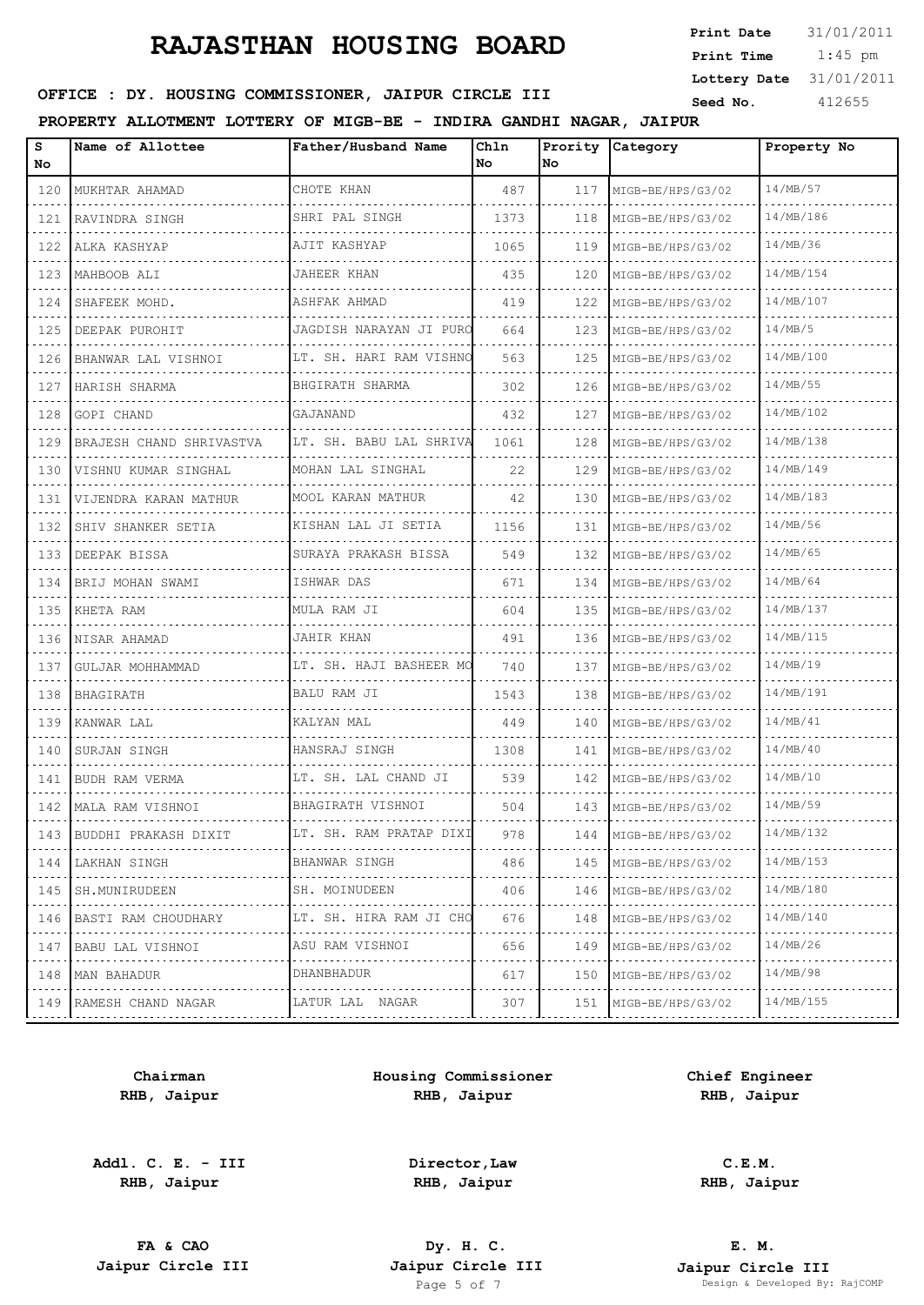1:45 pm **Print Date**  $31/01/2011$ **Print Time Lottery Date** 31/01/2011

## **SEED OFFICE : DY. HOUSING COMMISSIONER, JAIPUR CIRCLE III** Seed No. 412655

### **PROPERTY ALLOTMENT LOTTERY OF MIGB-BE - INDIRA GANDHI NAGAR, JAIPUR**

| s<br>No                                                                                                                                                                                                                                                                  | Name of Allottee                      | Father/Husband Name          | Chln<br>l No | Prority<br>No | Category               | Property No    |
|--------------------------------------------------------------------------------------------------------------------------------------------------------------------------------------------------------------------------------------------------------------------------|---------------------------------------|------------------------------|--------------|---------------|------------------------|----------------|
| 150                                                                                                                                                                                                                                                                      | SATYANARAIN MATHUR                    | RADHEY SHYAM MATHUR          | 1402         | 152           | MIGB-BE/HPS/G3/02      | 14/MB/93       |
| 151                                                                                                                                                                                                                                                                      | LAXMI NARAYAN RAO                     | LT. SH. LALA RAM JI          | 605          | 153           | MIGB-BE/HPS/G3/02<br>. | 14/MB/9        |
| 152                                                                                                                                                                                                                                                                      | BANSI LAL                             | RAM KARAN JI                 | 227          | 154           | MIGB-BE/HPS/G3/02      | 14/MB/166      |
| 153                                                                                                                                                                                                                                                                      | PURUSHOTTAM UDAYWAL                   | MANGI LAL UDAYWAL            | 230          | 155           | MIGB-BE/HPS/G3/02      | 14/MB/3        |
| 154                                                                                                                                                                                                                                                                      | BAJRANG LAL SHARMA                    | JAGAN NATH SHARMA            | 464          | 156           | MIGB-BE/HPS/G3/02      | 14/MB/78       |
| 155                                                                                                                                                                                                                                                                      | ANAND PRAKASH JOSHI                   | VIJAY KISHAN JOSHI           | 584          | 157           | MIGB-BE/HPS/G3/02      | 14/MB/18       |
| 156                                                                                                                                                                                                                                                                      | NARSINGH GIRI GOSWAMI                 | BHIM GIRI GOSWAMI            | 569          | 158           | MIGB-BE/HPS/G3/02      | 14/MB/97       |
| 157                                                                                                                                                                                                                                                                      | RAJU PUROHIT                          | BAIJNATH PUROHIT<br>.        | 642          | 159           | MIGB-BE/HPS/G3/02<br>. | 14/MB/35       |
| 158                                                                                                                                                                                                                                                                      | SIKANDAR                              | LT. SH. ALLABAKSH            | 633          | 161           | MIGB-BE/HPS/G3/02      | 14/MB/7        |
| 159                                                                                                                                                                                                                                                                      | ANIL VYAS                             | DEV KRISHAN VYAS<br>.        | 1351         | 162           | MIGB-BE/HPS/G3/02      | 14/MB/17       |
| 160                                                                                                                                                                                                                                                                      | ARVIND GAHLOT & SMT.<br>VINITA GAHLOT | LT.SH. PUNAM SINGH & A       | 603          | 163           | MIGB-BE/HPS/G3/02      | 14/MB/6        |
| 161                                                                                                                                                                                                                                                                      | THANA RAM                             | HAPA RAM                     | 550          | 164           | MIGB-BE/HPS/G3/02      | 14/MB/165      |
| 162                                                                                                                                                                                                                                                                      | BAHADUR SINGH                         | MOHAN SINGH                  | 1436         | 165           | MIGB-BE/HPS/G3/02      | 14/MB/131      |
| 163                                                                                                                                                                                                                                                                      | MOHAMMAD ALTAF                        | MOHAMMAD RAMJAN              | 311          | 166           | MIGB-BE/HPS/G3/02      | 14/MB/142      |
| 164                                                                                                                                                                                                                                                                      | RAJENDRA MATHUR                       | LT. SH. GOVIND LAL MATH      | 1345         | 167           | MIGB-BE/HPS/G3/02      | 14/MB/126      |
| 165                                                                                                                                                                                                                                                                      | KANVAR LAL                            | RAM KARAN                    | 823          | 168           | MIGB-BE/HPS/G3/02      | 14/MB/111      |
| 166                                                                                                                                                                                                                                                                      | MADAN MOHAN SHARMA                    | RAM NIVAS JI SHARMA          | 522          | 169           | MIGB-BE/HPS/G3/02      | 14/MB/124      |
| 167                                                                                                                                                                                                                                                                      | HAKRI DEVI                            | DEVI LAL PARMAR              | 901          | 170           | MIGB-BE/HPS/G3/02      | 14/MB/117      |
| 168                                                                                                                                                                                                                                                                      | JASRAJ REBARI                         | LT. SH. BHURA JI<br><u>.</u> | 822          | 171           | MIGB-BE/HPS/G3/02      | 14/MB/24       |
| 169                                                                                                                                                                                                                                                                      | MAJHAR HUSAIN                         | MOH. FAKHRUDEEN              | 482          | 172           | MIGB-BE/HPS/G3/02      | 14/MB/158      |
| 170                                                                                                                                                                                                                                                                      | ASHOK KUMAR PUROHIT                   | TEJ SHANKER JI               | 855          | 173           | MIGB-BE/HPS/G3/02      | 14/MB/127      |
| 171                                                                                                                                                                                                                                                                      | BIJESH KUMAR SHARMA                   | RAM KUMAR SHARMA             | 10           | 174           | MIGB-BE/HPS/G3/02      | 14/MB/14       |
| 172                                                                                                                                                                                                                                                                      | JASWANT SINGH TANWAR                  | SURJAN SINGH TANWAR          | 200          | 177           | MIGB-BE/HPS/G3/02      | 14/MB/39       |
| 173                                                                                                                                                                                                                                                                      | JYOTI PRAKASH MATHUR                  | LT. SH. AMAR LAL MATHUR      | 543          | 178           | .<br>MIGB-BE/HPS/G3/02 | .<br>14/MB/60  |
|                                                                                                                                                                                                                                                                          | 174   MOHMAD KHAN                     | MISRU KHAN                   | 614          | 179           | MIGB-BE/HPS/G3/02      | 14/MB/51       |
| 175<br>$\frac{1}{2} \left( \frac{1}{2} \right) \left( \frac{1}{2} \right) \left( \frac{1}{2} \right) \left( \frac{1}{2} \right) \left( \frac{1}{2} \right)$                                                                                                              | RAKESH BOHRA<br>.                     | GANG SHYAM BOHRA<br>.        | 534          | 180           | MIGB-BE/HPS/G3/02      | 14/MB/150<br>. |
| 176                                                                                                                                                                                                                                                                      | SUDHIR PUROHIT                        | SHIV PRAKASH JI              | 456          | 181           | MIGB-BE/HPS/G3/02      | 14/MB/30       |
| $\frac{1}{2} \left( \frac{1}{2} \right) \left( \frac{1}{2} \right) \left( \frac{1}{2} \right) \left( \frac{1}{2} \right)$<br>177<br>$\mathcal{L}^{\mathcal{A}}\left( \mathcal{A}^{\mathcal{A}}\right) =\mathcal{L}^{\mathcal{A}}\left( \mathcal{A}^{\mathcal{A}}\right)$ | SANJAY RAI<br>.                       | DWARKA LAL MATHUR            | 679          | 182           | MIGB-BE/HPS/G3/02      | 14/MB/20       |
|                                                                                                                                                                                                                                                                          | 178 BHANUMATI PUROHIT                 | LT. SH. SHIV GOPAL PURO      | 53           | 183           | MIGB-BE/HPS/G3/02<br>. | 14/MB/49       |
|                                                                                                                                                                                                                                                                          |                                       |                              |              |               |                        |                |

**Chairman RHB, Jaipur**

**Addl. C. E. - III RHB, Jaipur**

**Housing Commissioner RHB, Jaipur**

**Chief Engineer RHB, Jaipur**

**Director,Law RHB, Jaipur**

**C.E.M.**

**RHB, Jaipur**

**FA & CAO Dy. H. C.**

**E. M. Jaipur Circle III Jaipur Circle III Jaipur Circle III Jaipur Circle III Jaipur Circle III Page 6 of 7 Design & Developed By:** Pesign & Developed By: RajCOMP